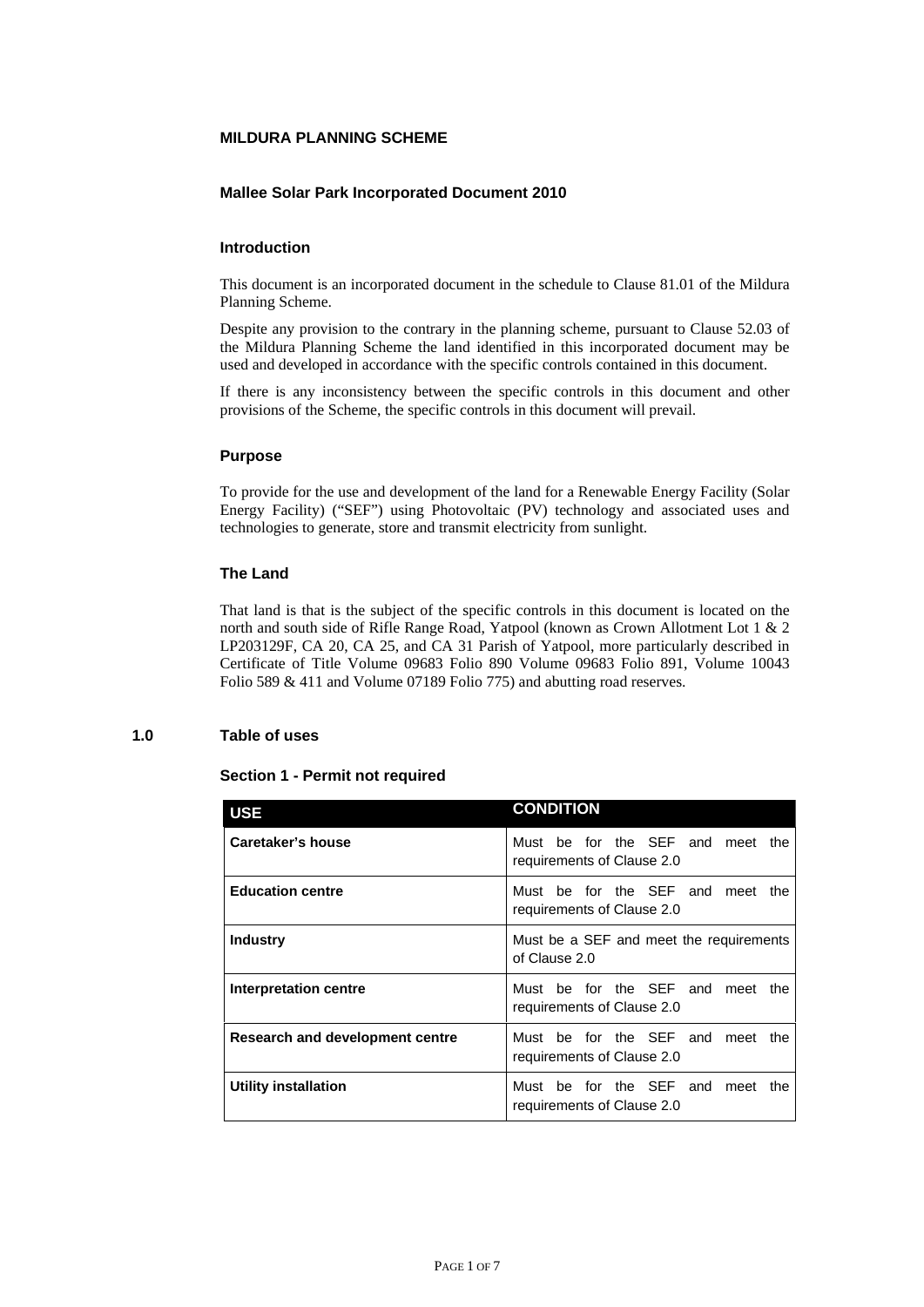## **Section 2 - Permit required**

| <b>USE</b>                                                                            | <b>CONDITION</b> |
|---------------------------------------------------------------------------------------|------------------|
| Any use in Section 1 – if the Section 1   Must be for the SEF<br>condition is not met |                  |

# **2.0 Use and development of land – Solar Energy Facility**

A permit is not required to:

- Use land for the SEF.
- Construct a building or construct or carry out works for a SEF including:
	- o building or structures;
	- o plant and equipment;
	- o emerging renewable energy technology;
	- o related facilities used in connection with the generation, storage or transmission of electricity by sunlight.
- Create or alter access to a road in a Road Zone Category 1.
- Reduce or waive a car parking requirement pursuant to Clause 52.06.
- Remove native vegetation.

The use and development must generally be in accordance with the Concept Plan as shown in Clause 8.0 of this incorporated document, or as amended in accordance with Clause 4.0 of this incorporated document.

The use of land for a SEF must not in the opinion of the Responsible Authority adversely affect the local amenity including through the:

- **Transport of materials, goods, or commodities to or from the land.**
- Appearance of any stored goods or materials.
- Emission of noise, artificial light, vibration, odour, fumes, smoke, vapour, steam, soot, ash, dust, waste water, waste produces, grit or oil.

## **3.0 Subdivision**

#### **Exemption**

A permit is not required to subdivide land where:

- lots created meet any minimum requirement in the underlying zone relating to minimum lot sizes; and
- lots created are generally in accordance with the Concept Plan at Cause 8.0 or as amended in accordance with Clause 4.0; or
- lots created are for a SEF or a utility installation for the benefit of a public authority or utility service provider.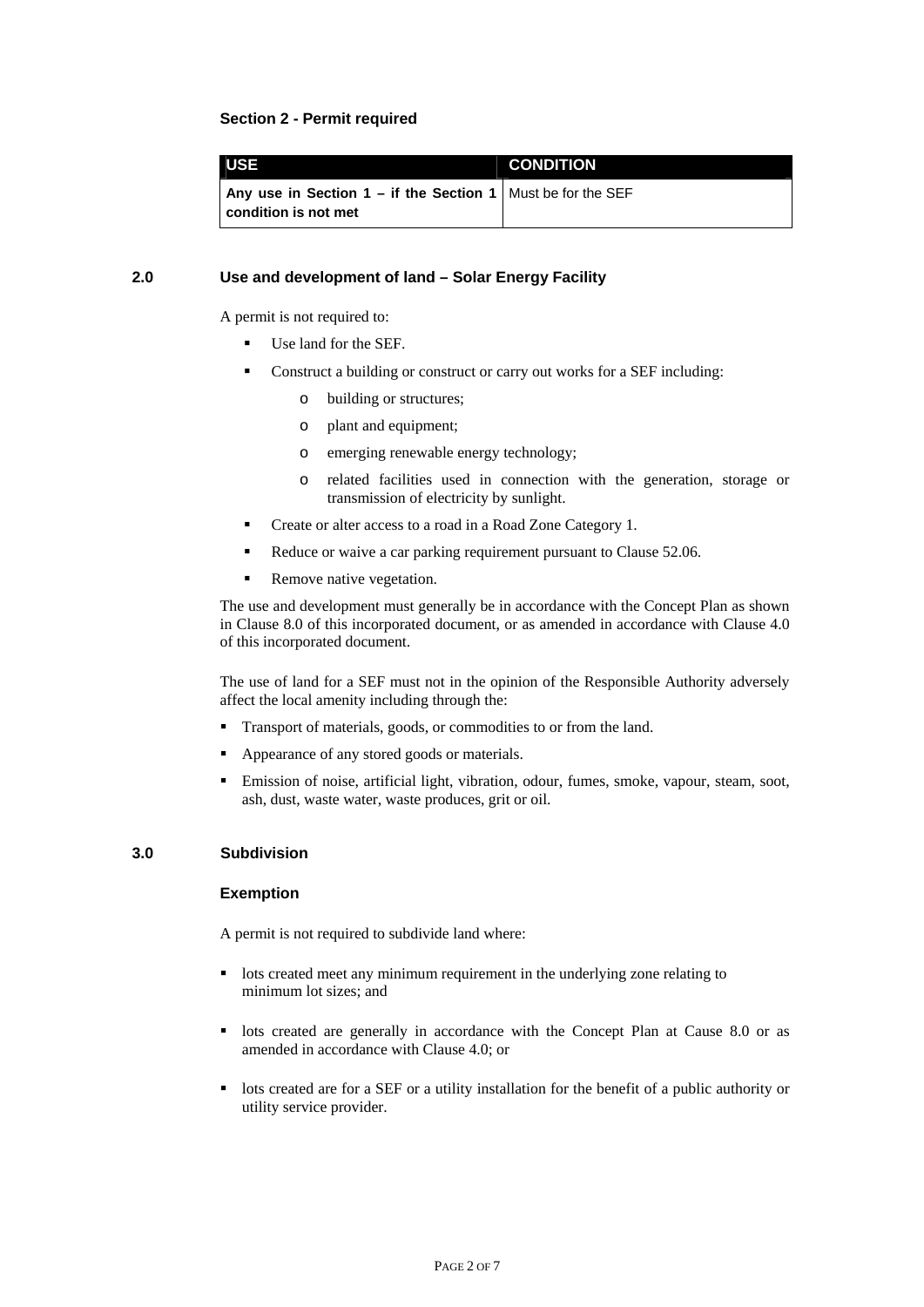## **Permit requirement**

A permit may be granted to create lots that do not meet the minimum area requirements in the underlying zone relating to minimum lot sizes if the subdivision is for the SEF and is generally in accordance with the Concept Plan contained at Clause 8.0 or as amended in accordance with Clause 4.0.

Where the land is subdivided in stages, the lots should be consolidated with each subsequent stage to the satisfaction of the Responsible Authority.

### **Exemption from notice and review**

An application is exempt from the notice requirements of Section  $52(1)(a)$ , (b) and (d), the decision requirements of Section 64(1), (2) and (3) and the review rights of Section  $82(1)$ of the Act.

### **Decision Guidelines**

Before deciding on an application to subdivide land, in addition to the decision guidelines in Clause 65, the Responsible Authority must consider, as appropriate:

- The State Planning Policy Framework and the Local Planning Policy Framework, including the Municipal Strategic Statement and local planning policies
- The need to have lots of less than 100 hectares

### **4.0 The Concept Plan**

The Concept Plan may consist of a plan and other documents and may with the agreement of the Responsible Authority, be prepared and implemented in stages.

The Concept Plan should be prepared having regard to the following requirements, as applicable:

- The SEF and associated buildings or structures, plant and equipment and related facilities used in or in connection with the generation or storage of electricity are located only within the solar field.
- A buffer is to be provided around the perimeter of the solar field, as appropriate.
- No building to exceed a maximum height of 10 metres (excluding transmission infrastructure).
- The provision of adequate access and car parking in association with the SEF.

The Concept Plan may be amended to the satisfaction of the Responsible Authority and is exempt from any notice requirement provided that any amendment is generally consistent with the above requirements, as applicable.

If in the opinion of the Responsible Authority a requirement above is not relevant to an amendment to the Concept Plan, the Responsible Authority may waive or reduce the requirement.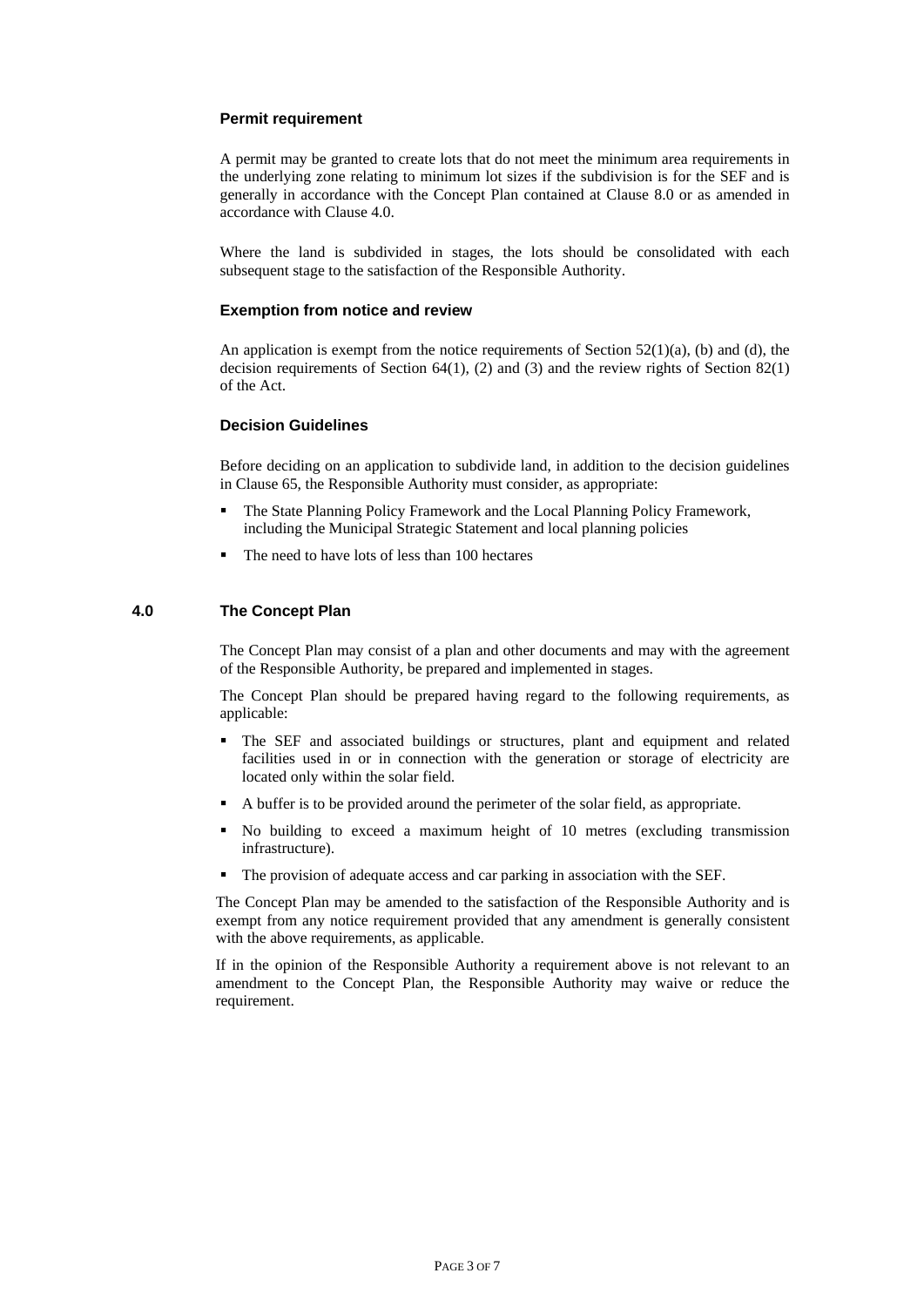## **5.0 Requirements prior to commencement of the SEF**

Before the use or development commences on the land, the following should be prepared to the satisfaction of the Responsible Authority:

- Details of access points to be upgraded/constructed to the satisfaction of VicRoads (where applicable).
- An Environmental Management Plan (EMP) which shows as appropriate:
	- Goals and objectives of the EMP.
	- A Native Vegetation Management Plan that provides the details of management of native vegetation and any required native vegetation offsets. The Native Vegetation Management Plan should include:
		- Measures to be taken to ensure disturbance to native vegetation is minimised.
		- A preferred native vegetation clearance limit of 9 hectares (unless an approved Fire Protection Plan or planning permit authorises greater than this). Any proposed native vegetation clearance over this preferred limit should demonstrate how it meets the goals and objectives of the EMP and how it has considered 'Victoria's Native Vegetation Management – A Framework for Action' (or successor document).
	- A Native Fauna Management Plan that provides the details of management of native fauna and any required mitigation of impacts on significant species. The Native Fauna Management Plan should include:
		- Recommendations for any surveys of significant species (if required).
		- Measures to be taken to ensure disturbance to native fauna is minimised.
		- Impact mitigation and management of any significant species.
	- Construction Management Plan.
	- Fire Management and Protection Plan.
	- Erosion and siltation control during construction and operation.
	- Restricted access areas and methods of access restriction.
- A Cultural Heritage Management Plan (CHMP) prepared and approved in accordance with the Aboriginal Heritage Act 2006 and Aboriginal Heritage Regulations 2007 (or successor documents).
- A detailed landscape plan.
- A Water Management Plan that provides details of water collection, storage, reuse and disposal.

Prior to the approval of the Environmental Management Plan (EMP), the Responsible Authority may consider, as appropriate, the views of the Department of Sustainability and Environment (DSE).

#### **6.0 Permit requirement**

A permit may be granted to construct a building or construct or carry out works which is not generally in accordance with the Concept Plan, or to amend the Concept Plan in a way which is not generally in accordance with Clause 4.0, provided the building or works are for the SEF.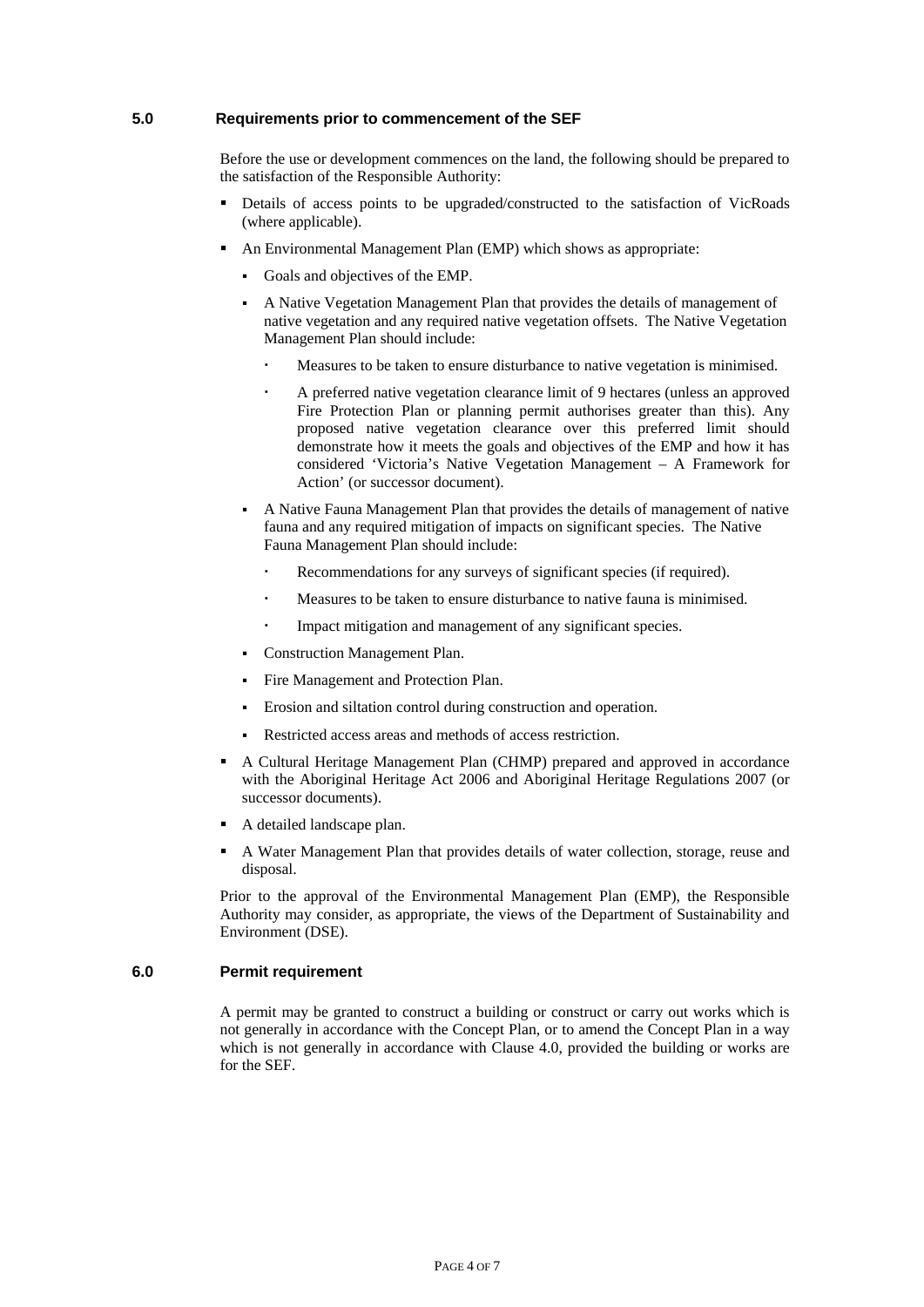# **Application requirements**

An application for permit must be accompanied by the following information:

- A plan drawn to scale which shows:
	- The boundaries and dimensions of the site.
	- Adjoining roads.
	- Relevant ground levels.
	- The layout of any existing and proposed buildings and works.
	- Driveways and vehicle parking and loading areas.
	- Proposed landscape areas.
- Elevation drawings to scale which show the colour and materials of all buildings and works;
- Construction details of all drainage works, driveways and vehicle parking and loading areas;
- Construction details and elevations of any bund walls or fencing used to screen the development;
- A landscape layout which includes the description of vegetation to be planted, the surfaces to be constructed, a sites works specification and the method of preparing, draining, watering and maintaining the landscape area.
- Information regarding any additional traffic likely to be generated.
- The purpose of the development and the types of processes to be utilised.
- The type and quantity of goods to be stored, processed or produced.
- How land not required for immediate use is to be maintained.
- Whether a Works Approval or Waste Discharge Licence is required from the Environment Protection Authority.
- Whether a notification under the Occupational Health and Safety (major Hazard Facilities) Regulation 2000 is required, a licence under the Dangerous Goods Act 1995 is required, or a fire protection quantity under the Dangerous Goods (Storage and Handling) Regulations 2000 is exceeded.
- The likely effects, if any, on the local area, including:
	- Noise levels.
	- Air Borne emissions.
	- Emissions to land or water.
	- Traffic, including the hours of delivery and despatch.
	- Light spill or glare.
- Provision for water reuse / disposal.
- A context plan identifying:
	- Location and use of existing buildings on adjacent land.
	- Significant views to and from the site.
	- Location of significant vegetation or natural features on adjacent land.

# **Decision Guidelines**

Before deciding on an application, in addition to the decision guidelines in Clause 35.07 and Clause 65, the Responsible Authority must consider, as appropriate:

The visual impact of the proposal on the landscape;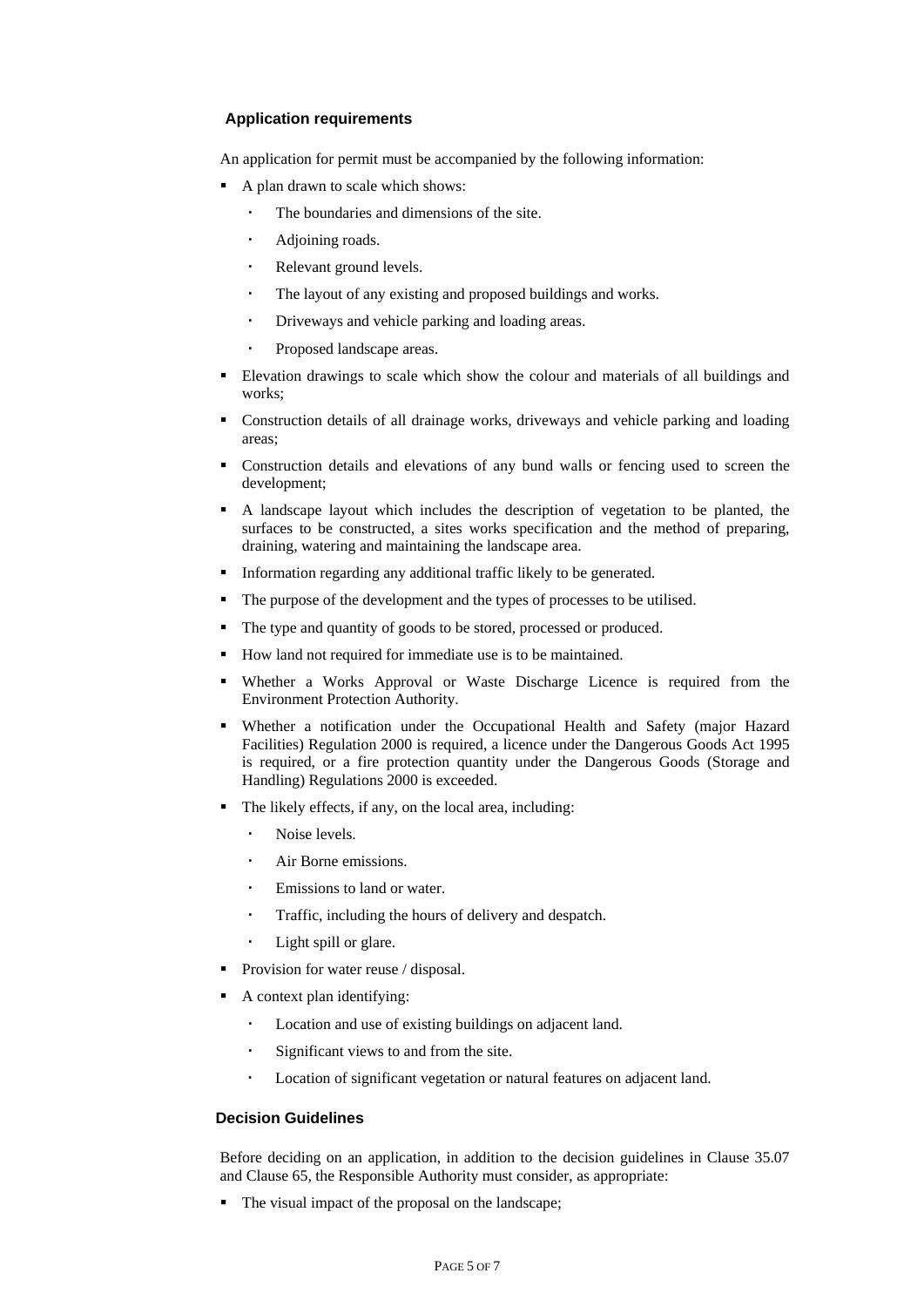- The contribution of the proposal to increasing Victoria's diversity and securing of energy supply and minimising greenhouse gas emissions;
- The economic and social impact of the proposal;
- The extent to the which the proposal has been designed to manage any potential adverse impacts;
- The likely amenity effects on the surrounding area;
- The drainage of the land;
- The availability of and connections to services;
- The effect of traffic to be generated on roads;
- The interim use of those parts of the land not required for the proposed use;
- The location of on-site effluent disposal areas to minimise the impact of nutrient loads on waterways and native vegetation;
- The effect of the proposal on the operation of any road and public safety.

# **7.0 Expiry of Specific Control**

The specific controls contained in this incorporated document expire if the development is not completed within 7 years of the date of commencement of construction.

 The Responsible Authority may extend this period if a request is made in writing before these provisions expire, or within three months after the expiry.